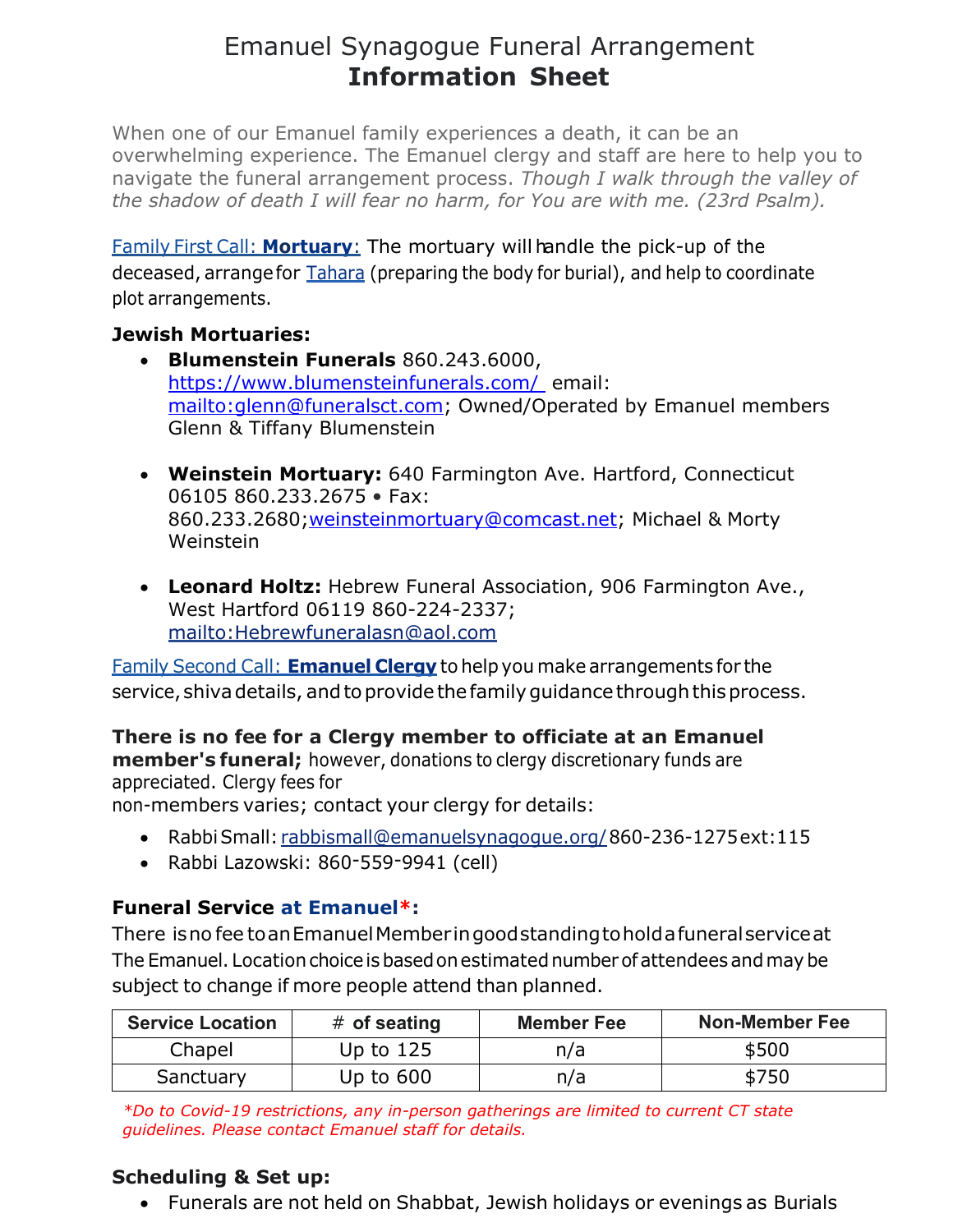are not done at night.

- Forscheduling considerations, a funeral service generally runs 45 90 min
- If held on a Sunday when the Religious School is in session, the funeral (and meal of condolence) must be scheduled *after 1 pm*
- **Maintain secure access:** The coffin is brought in through the Mohegan entrance. BothWeinstein and Holtz have beeninstructed to provide staffto monitor that entranceand providestaff tomonitorthemainentrance off the parking lot.
- Arrangements need to be made for funeral staff to be given the remote clicker.
- **Set up:** Emanuelstaffsettwototaltables for signinbookandkippot:onein front lobby (main entrance) and second table by display cases by sanctuary
- **Space needs prior to service**  the family usually gathers before the service per Rabbi's discretion.

**Meal of Condolence** after the Burial: Most often held in either Koret, Silverman, Banks Lobby or Beth Hillel Community Room (BHCR), **for a fee.** Room used will *depend on:*

- *Number of people to return to the synagogue after the burial.* Not everyone returns after the burial for the meal of condolence. Estimate  $1/2$  - 2/3 (depending on weather,  $\%$  out of towners, etc.).
- *Other events scheduled at the Synagogue before/during and after*
- *Space availability* Rooms may be subject to change. Fees below include use of: tables, chairs and set up, washing station\*. Additional charges below\*\*.

| <b>Room Rental fees: Meal of Condolence</b> |                                    |                   |                        |  |  |  |
|---------------------------------------------|------------------------------------|-------------------|------------------------|--|--|--|
| # Attendees                                 | <b>Room options</b>                | <b>Member fee</b> | <b>Non- Member Fee</b> |  |  |  |
|                                             | • Koret, BHCR, or                  |                   |                        |  |  |  |
| Up to $120$                                 | • Banks Lobby                      |                   | \$1000                 |  |  |  |
| 121 - 220                                   | • Koret + Lobby, or<br>• Silverman | \$800             | \$1600                 |  |  |  |
| $221 - 400+$                                | • Koret + Silverman                | \$1000            | \$2000                 |  |  |  |

*Please note: Due to Covid-19 restrictions, all in-person gatherings are limited to current CT state guidelines. Please contact Emanuel staff for details.*

*\* Outside entrance set up Washing Station on card table with pitchers of water, basins, paper towels, and garbage can*

*\*\*If the funeral is outside scheduled hours of building operations, an additional \$20/hr. for staff is added to cover set up and to manage the door. Due to the Emanuel's commitment to the Green initiative, we do not use disposable tablecloths.If the caterer does not provide them, cloth tablecloths may be rented from the Emanuel at \$6 each*

**Food Options** for Meal of Condolence: Must be kosher. The Emanuel does not have an in-house caterer, so all food must be provided by an outside KOSHER source (approved list below), at the family's expense. The caterers listed offer food delivery only, or provide staff to serve/clean-up, which is